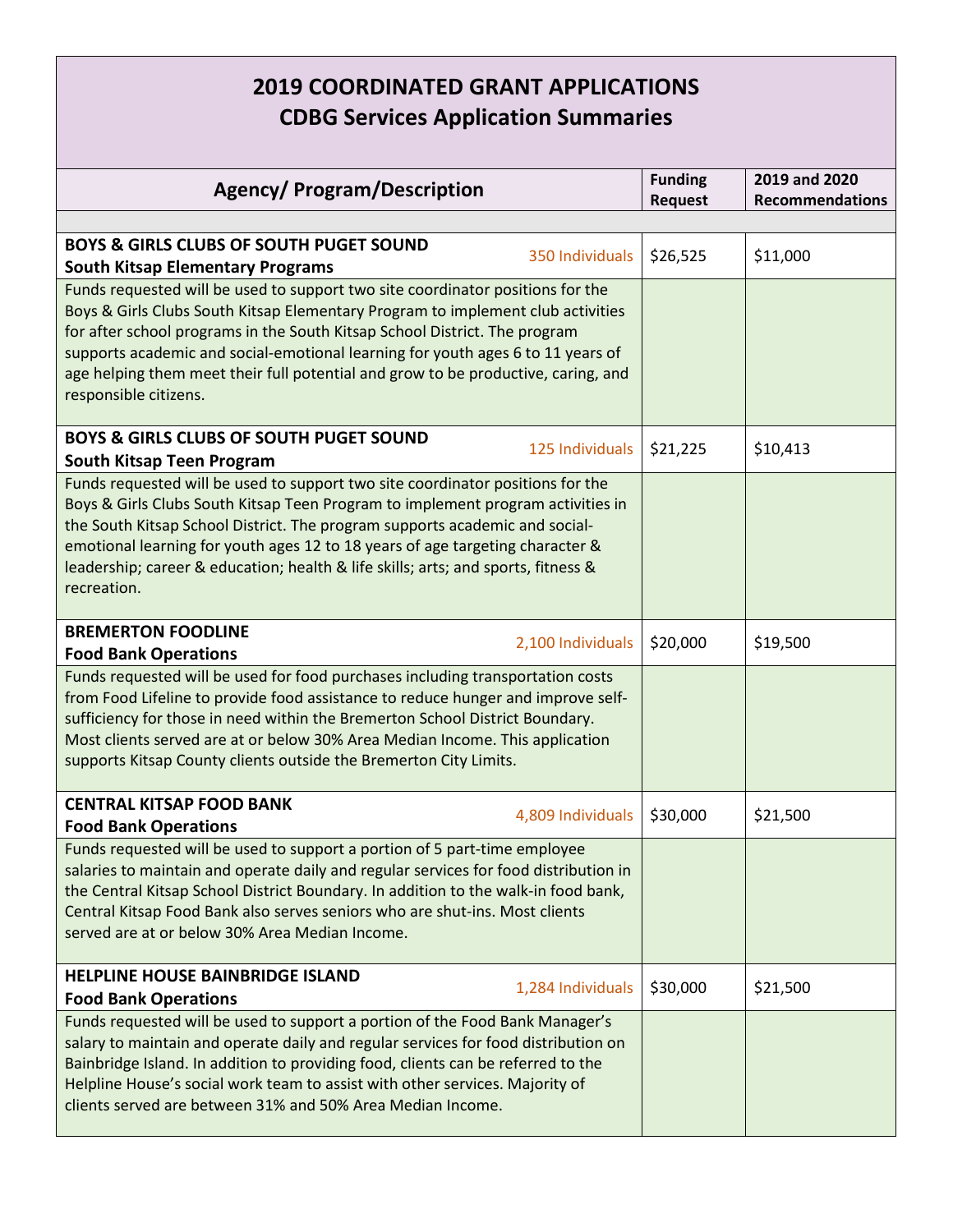| LINDQUIST DENTAL CLINIC FOR CHILDREN                                                                                                                                                                                                                                                                                                                                                                                                                                                                                                                     |                    |          |          |
|----------------------------------------------------------------------------------------------------------------------------------------------------------------------------------------------------------------------------------------------------------------------------------------------------------------------------------------------------------------------------------------------------------------------------------------------------------------------------------------------------------------------------------------------------------|--------------------|----------|----------|
| <b>General Operations</b>                                                                                                                                                                                                                                                                                                                                                                                                                                                                                                                                | 2,300 Individuals  | \$10,000 | \$10,000 |
| Funds requested will be used to support general operations (dental supplies) of<br>the Bremerton dental clinic which provides affordable dentistry services, referral<br>to low-cost orthodontic services, and community outreach programs to low<br>income Kitsap County children and youth ages 0 - 20. This application supports<br>Kitsap County clients outside the Bremerton City Limits and 51% of the clients<br>served are below 80% Area Median Income.                                                                                        |                    |          |          |
| LINDQUIST DENTAL CLINIC FOR CHILDREN                                                                                                                                                                                                                                                                                                                                                                                                                                                                                                                     |                    |          |          |
| <b>Uncompensated Care</b>                                                                                                                                                                                                                                                                                                                                                                                                                                                                                                                                | 83 Individuals     | \$10,000 | \$0      |
| Funds requested will be used to provide full service dental care and oral hygiene<br>education to children and youth in need, ages 0 through 20, in Kitsap County<br>(outside the City of Bremerton) regardless of their family's ability to pay. The<br>average cost of uncompensated care is \$119.09 per child. 51% of the clients<br>served are below 80% of Area Median Income.                                                                                                                                                                     |                    |          |          |
| <b>MEALS ON WHEELS KITSAP</b><br><b>Project Homecoming</b>                                                                                                                                                                                                                                                                                                                                                                                                                                                                                               | 250 Individuals    | \$21,000 | \$11,000 |
| Funds requested will be used to purchase nutritious meals for delivery to<br>homebound seniors ages 60 years and older. This expansion of Meals on Wheels<br>Kitsap's home delivered meal program will address access to healthy food and<br>nutrition services by providing a two-week supply (one meal per day) of<br>nutritious meals delivered to ill and/or malnourished seniors returning home<br>after hospitalization or stay at a rehab/senior care facility. Majority of the clients<br>are at or below 50% Area Median Income.                |                    |          |          |
| <b>SOUTH KITSAP HELPLINE</b>                                                                                                                                                                                                                                                                                                                                                                                                                                                                                                                             | 12,000             | \$25,000 | \$21,500 |
| <b>Food Bank Operations</b>                                                                                                                                                                                                                                                                                                                                                                                                                                                                                                                              | <b>Individuals</b> |          |          |
| Funds requested will be used support a portion of the salary costs of the<br>executive director. The South Kitsap Helpline helps individuals and families<br>located in the South Kitsap School District with programs including a food bank,<br>summer supplemental grocery program for families with school age children,<br>financial assistance, homeless support, government program enrollment, a<br>greenhouse and garden, holiday meal baskets, and a gift "Giving Tree". Majority<br>of clients served are below 30% Area Median Income.        |                    |          |          |
| <b>WASHINGTON STATE UNIVERSITY EXTENSION</b><br><b>Adulting 101</b>                                                                                                                                                                                                                                                                                                                                                                                                                                                                                      | 100 Individuals    | \$29,997 | \$10,000 |
| Funds requested will be used to pay program costs including salaries and<br>benefits, supplies, equipment, and stipends to build professional job skills for<br>homeless and at-risk youth in Kitsap County. The program will be held at 4 sites<br>and will include 6 classes: online job hunting and applications; computer skills;<br>cover letters, resumes, and mock interviews; organizational/professional skills;<br>financial literacy and predatory lending; and Creative Capstone. Clients served<br>will be below 80% of Area Median Income. |                    |          |          |
| YMCA OF PIERCE AND KITSAP COUNTIES                                                                                                                                                                                                                                                                                                                                                                                                                                                                                                                       | 80 Individuals     | \$30,000 | \$11,000 |
| <b>Child Care Program</b>                                                                                                                                                                                                                                                                                                                                                                                                                                                                                                                                |                    |          |          |
| Funds requested will be used to provide scholarships to low-income children,<br>ages 5 - 12, to participate in the YMCA before and after school child care program<br>at elementary schools in the Central and South Kitsap School Districts. The                                                                                                                                                                                                                                                                                                        |                    |          |          |